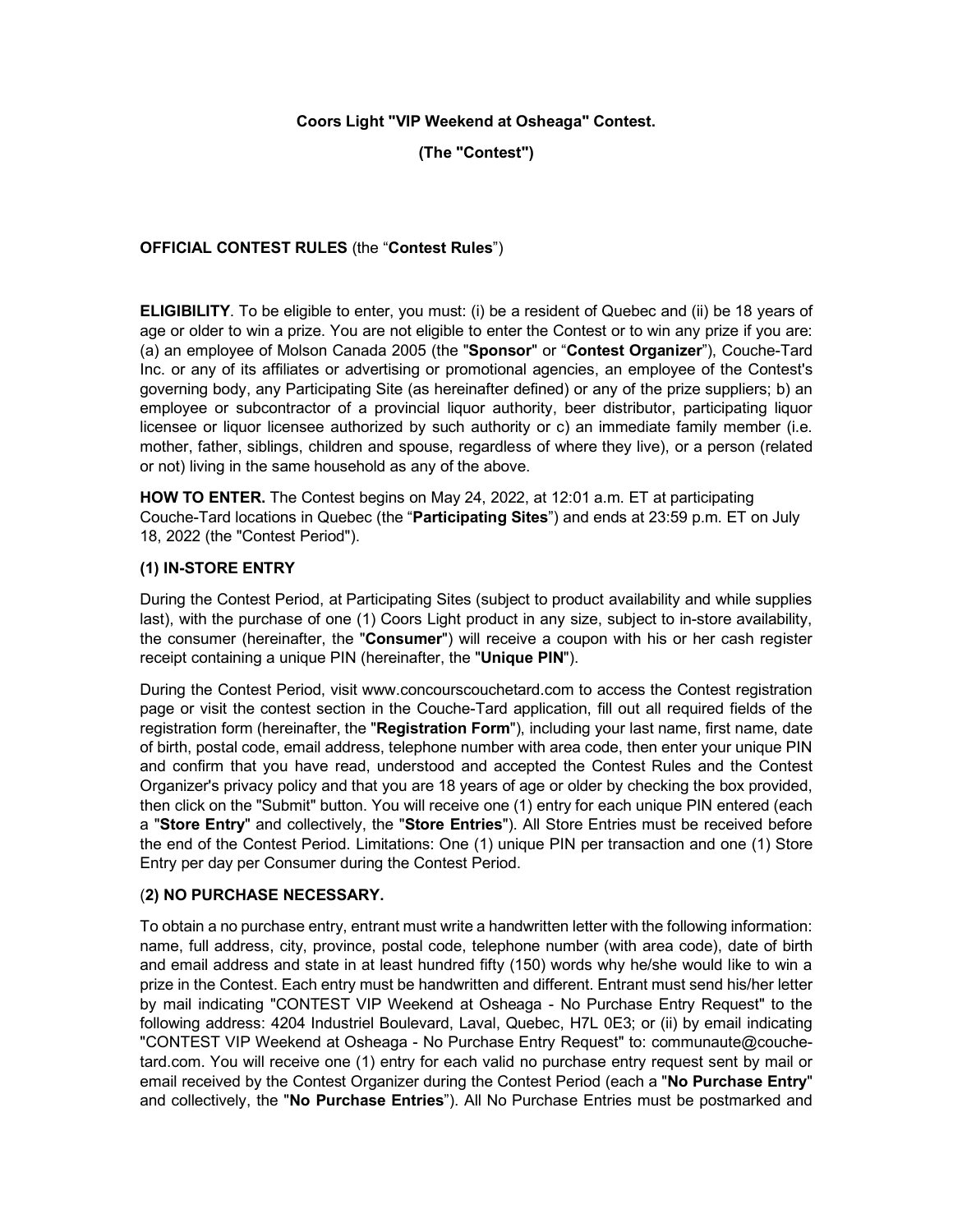received during the Contest Period. Limit: one (1) No Purchase Entry per day per person during the Contest Period.

Store Entries and No Purchase Entries are each an "**Entry**" and collectively, the "**Entries**").

Entrant must submit each Entry personally. By entering the Contest, entrants fully and unconditionally agree to be bound by the Contest Rules and the decisions of the Contest Organizer, which shall be final and binding in all matters relating to the Contest. No automated/robotic entry devices and/or programs are permitted, and any attempt to enter other than those specified herein is prohibited. Any attempt to gain additional Entries by using multiple/different email addresses, identities or any other method will void that entrant's Entries and that entrant may be disqualified from the Contest. Entries are subject to verification and will be declared invalid if they are reproduced, falsified, altered or tampered with in any way.

The Contest Organizer is not responsible for incomplete, late, lost, irregular or unauthorized entries. Such Entries will be declared void and ineligible for the Contest and will be disqualified at the time of the draw.

**PRIZES**. There are four (4) prizes (individually a "**Prize**" and collectively the " **Prizes**") available to be won. Each Prize consists of:

- (i) Two (2) full weekend tickets (3 days) to Osheaga 2022
- (ii) Access to a Coors Light VIP section
- (iii) \$850 spending money

Each winner and his/her guest are responsible for all expenses and costs associated with the Prize other than those listed above as included in the Prize, including but not limited to transportation to and from the Event, any additional transportation, beverages, meals and gratuities, and all personal and incidental expenses.

Each winner and his/her guest will be required to follow all instructions of the Sponsor or event organizers, failing which their participation in the Prize or event or further participation in the Prize or event may be void. Each Prize has an approximate value of \$1,600 CAD.

It is the responsibility of each winner and his/her guest to obtain all required documentation, including a valid passport/Covid-19 document (if required) for travel to or participation in or attendance at the event. Winner's guest must be 18 years of age or older. Both the winner and the winner's guest must not be subject to any legal restriction that would prevent them from participating in the Prize in any way. Sponsor does not authorize the purchase or illegal consumption of alcohol and will not be held responsible.

The Prize is not transferable or assignable and must be accepted as awarded, without substitution in cash or otherwise, except at the sole discretion of the Sponsor. Sponsor reserves the right, in its sole discretion, to substitute the Prize or portion thereof with a prize of equivalent value if the Prize or portion thereof cannot be awarded as provided herein for any reason. The Released Parties (as defined below) will not be held responsible if weather conditions, event(s) cancellations or other factors reasonably beyond their control prevent the awarding of the Prize, or any portion there of, or prevent its enjoyment. In such event, a winner will not be entitled to a substitute prize or cash equivalent. No Prize will be awarded without verification of the winner.

**AWARDING AND DRAWING OF PRIZES**: In Laval, July 19, 2022, at approximately 10:30 a.m., a representative of the Contest Organizer will randomly select four (4) Entries among all eligible Entries received during the Contest Period (Quebec from May 24 at 12:01 a.m. Eastern Time ("ET") to July 18, 2022 at 23:59 p.m. ET).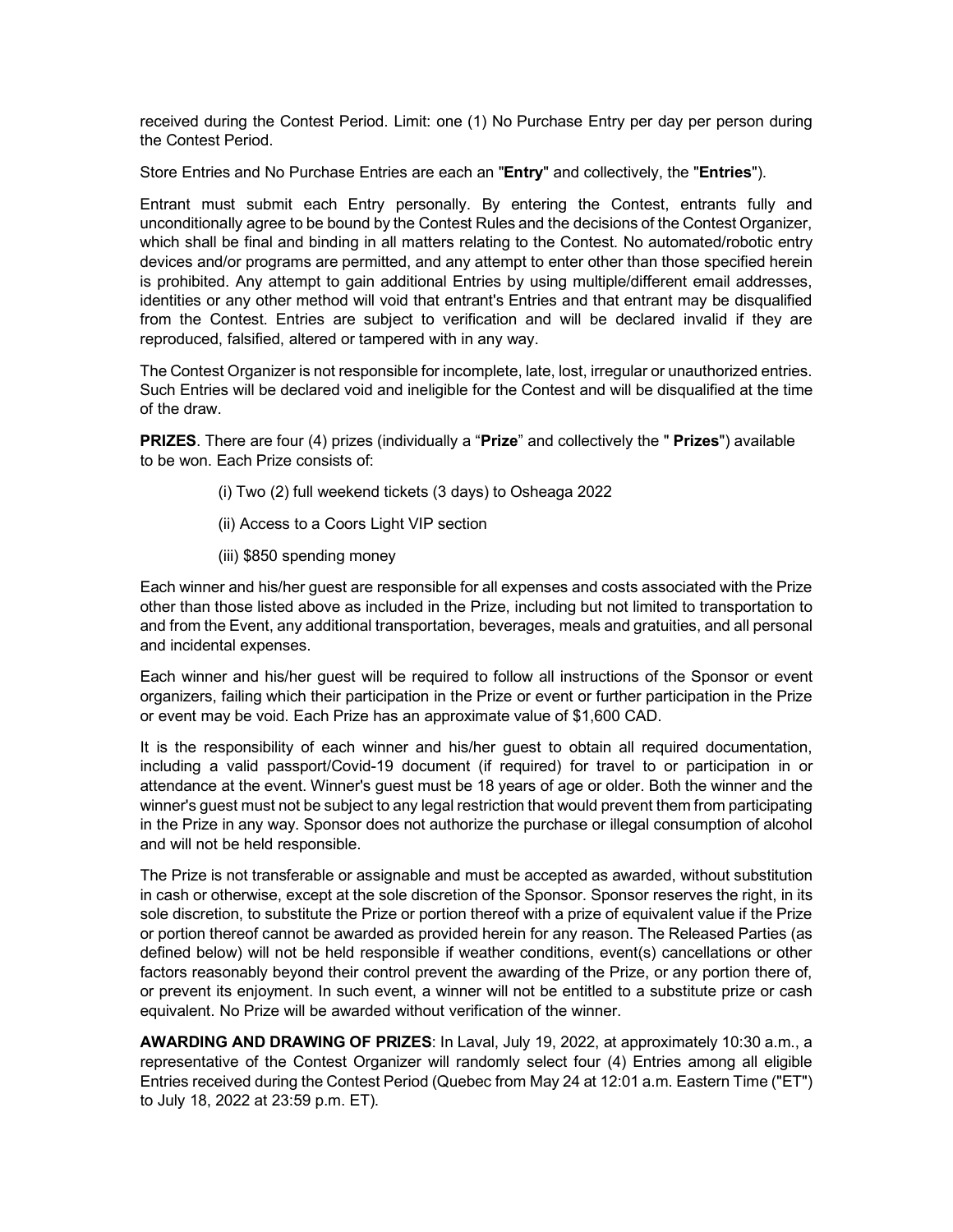Odds of winning a Prize depend on the total number of eligible Entries received during the Contest Period. Limit: one (1) Prize per person per household during the Contest Period.

Within two (2) business days of the draw date, between 11:00 a.m. and 5:00 p.m., a representative of the Contest Sponsor will attempt to contact the selected entrant at the telephone number or email address provided on his/her Registration Form. If a selected entrant is contacted by email, he/she will be required to respond in accordance with the instructions provided therein, if any. If, after contacting a selected entrant by email, the Contest Organizer receives notification by email that the message could not be delivered, the Contest Organizer has the sole discretion to disqualify the entrant's Entry or attempt to contact the entrant by telephone. If an entrant cannot be contacted within the allotted time or is unable or unwilling to accept the Prize for any reason, that person forfeits the right to win the Prize and another entrant's name may be drawn for the Prize and the process will be repeated to contact that new entrant. No communication will be exchanged except with the selected entrants.

**HOW TO CLAIM A PRIZE**. If you are selected as a potential Prize winner, you will be notified by email or telephone within two (2) business days of the draw date. The potential winner must correctly answer, without assistance of any kind, whether mechanical, electronic or otherwise, a mandatory mathematical skill-testing question, must sign a Declaration and Release Form (the "**Declaration Form**") and return it to the designated representative of the Contest Organizer by fax or email in the manner prescribed on the Declaration Form within two (2) business days of receipt, and must comply with these Contest Rules.

The Prize will only be awarded to the confirmed winner. If a potential Prize winner (a) fails to correctly answer the mathematical skill-testing question, (b) fails to properly complete and return the Declaration Form within the time period specified, (c) fails to comply with these Contest Rules (as determined by the Contest Organizer in its sole discretion) (d) cannot be contacted in accordance with these Contest Rules for any reason and/or (e) cannot accept the Prize for any reason, then he/she will be disqualified from the Contest (and must forfeit all rights to the Prize) and another draw will be held to select an entrant for the Prize.

The Contest Organizer assumes no responsibility after shipping the Prize and the winner must assume the risk of loss or damage to the Prize after shipment. The Contest Organizer makes no representations or warranties of any kind regarding the appearance, safety or performance of the Prize. The Prize will be delivered to the winner by mail within two (2) weeks of receipt of the properly completed Declaration Forms. The Contest Organizer is not responsible for the communication or transmission of the Prize to the winner who provides inaccurate or incomplete information, or for prizes that are lost, misdirected, delayed or destroyed in transit.

**LIABILITY RELEASE, ETC.** Before being declared a Prize winner, the selected entrant will be required to sign a Declaration Form which (among other things): (i) confirms compliance with these Contest Rules; (ii) confirms acceptance of the Prize as awarded; (iii) releases the Sponsor, Couche-Tard Inc. and each of their respective advertising and promotional agencies, any and all Contest oversight bodies, provincial liquor boards, beer distributors, prize suppliers, parent companies and affiliates of each of the above entities and all of their respective directors, officers, owners partners, employees, agents, representatives, successors and assigns (collectively, the "**Released Parties**") from any and all liability in connection with this Contest, the winner's participation in the Prize, the awarding of the Prize, the use or misuse of the Prize or any part thereof iv) confirms winner's consent to the publication, reproduction or other use of his/her name, address, voice, statements about the Contest, or photographs or other likenesses of him/her for publicity purposes by or on behalf of the Sponsor in any media format, including, but not limited to, print, radio, television and the Internet, without notice or further compensation. The Released Parties: (i) make no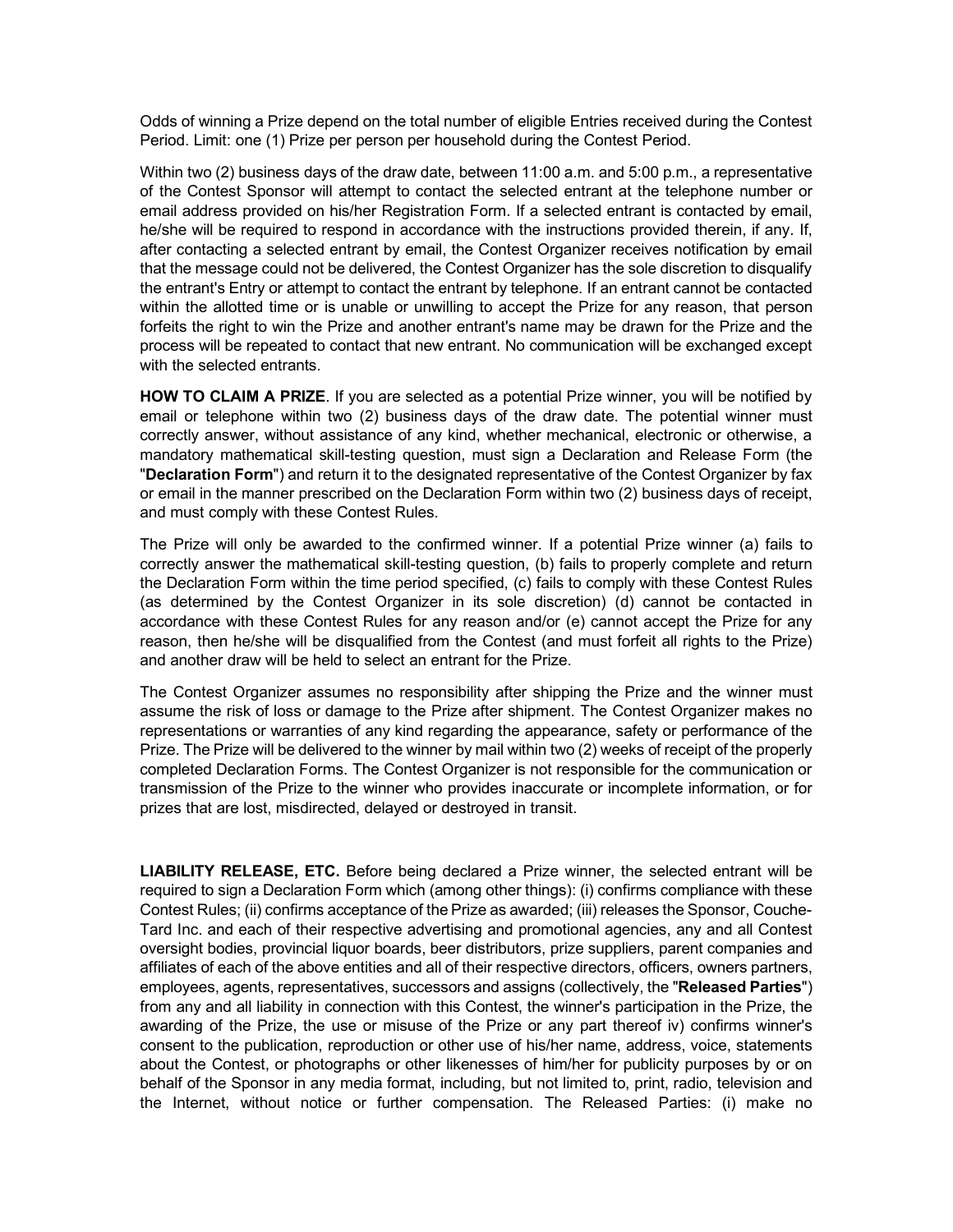representations or warranties, express or implied, in fact or in law, with respect to the Prizes, including, but not limited to, the warranty of quality, merchantability, fitness for a particular purpose, or functionality; and (ii) disclaim any and all liability for any injury, damage, or loss resulting from acceptance of a Prize, use or misuse of a Prize, any travel related thereto (if any), or otherwise participating in this Contest. Declaration and release documents must be returned within the time periods specified therein or the Prize in question will be forfeited. Winner's guest must also sign and return a Declaration and Release form prior to participating in the Prize. The name of the guest cannot be changed once the Sponsor or its designee has received the Declaration and Release Form.

**PERSONAL INFORMATION**. By entering this Contest, entrants consent to the collection, use and disclosure of their personal information for the purposes of administering the Contest, including, but not limited to, receiving one or more messages, whether electronic or otherwise, from the Sponsor or its designated representative, which may provide entrants with information about the Contest or assist in the administration of the Contest. Entrant will be deemed to have solicited such messages from the Sponsor by virtue of entering the Contest. By accepting the Prize, winner consents to the collection, use and disclosure of his/her name, address (city, province/territory), voice, statements, photographs or other likenesses for publicity purposes in connection with this Contest in any media or format, including but not limited to the Internet, without further notice, permission or compensation. Personal information will not otherwise be used or disclosed without prior consent. This section does not limit any other consents that an individual may provide to the Sponsor or any other party with respect to the collection, use or disclosure of his/her personal information.

**LIMITATIONS OF LIABILITY.** Without limiting the limitations of liability set forth elsewhere in these Contest Rules or in the Declaration Form, and for greater certainty, it is understood that the Released Parties will not be liable for: (a) insufficient or inaccurate information, which may result from the transmission or processing of the winning Entry; (b) theft, loss, destruction, alteration or unauthorized access to winning Entries; (c) any typographical or other error in the offer or administration of this Contest, including, but not limited to, errors in advertising, in these Contest Rules, in the selection (if any) or announcement of an eligible winner, or in the distribution of any Prize; or (d) any combination of the foregoing.

**ERRORS, ETC.** Entries, vouchers, wrappers or other materials used in this Contest that have been tampered with, mutilated, altered, forged, reproduced, illegitimately obtained, stolen, illegible, broken, or otherwise damaged, or that contain printing, production or other errors are not eligible and are void.

**RIGHT TO SUSPEND, MODIFY OR TERMINATE THE CONTEST**. Subject to obtaining the approval of the Régie des alcools des courses et des jeux, Sponsor reserves the right to suspend, modify or terminate this Contest, in whole or in part, at any time without notice if any factor interferes with the proper conduct of the Contest as contemplated by these Contest Rules. Without limiting the generality of the foregoing, Sponsor also reserves the right to terminate this Contest, in whole or in part, in the event of any error in the production, distribution, selection, printing of Contest materials, or any other occurrence or any other error that results in claims that exceed the number of declared Prizes; or if a winner fails to claim his/her Prize within the time period specified in these Contest Rules. In such event, the Sponsor reserves the right to randomly draw any unawarded Prize from among the selected entrants who are eligible for a Prize but have not yet been awarded a Prize. In the event of such a draw, before being declared a winner, the selected entrant must have properly completed the Registration Form, correctly answered the mathematical skill-testing question on the Contest website without assistance of any kind, whether mechanical or otherwise, and signed any documents as required.